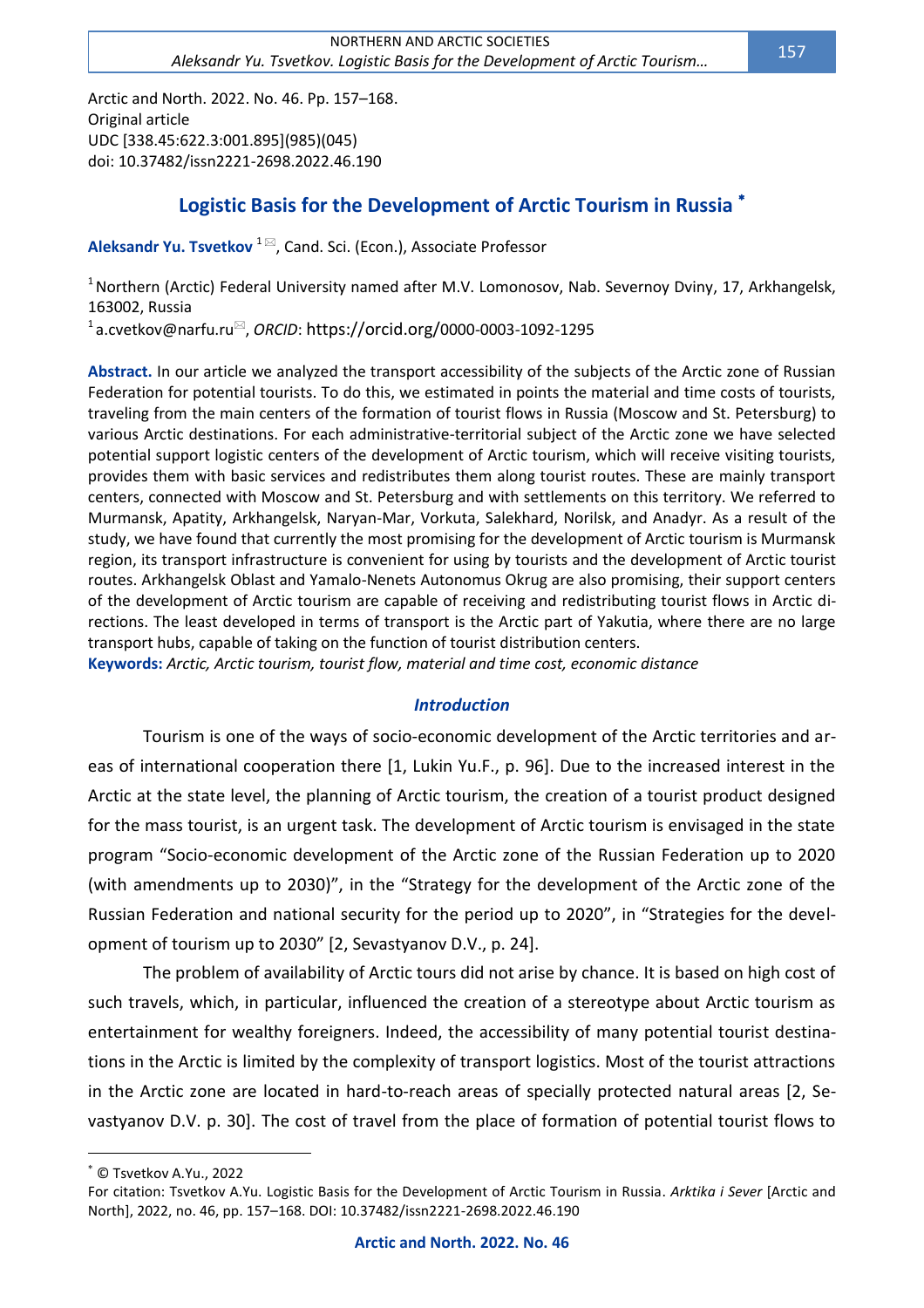places of tourist interest makes up a large part of the price of the Arctic tourist product. Usually it is not possible to use regular flights, it is necessary to use custom-made transport, including special ones.

The so-called "pole" Arctic tourism is becoming popular. It involves sea cruises, the main purpose of which is to visit the North Pole. In terms of infrastructure, these cruises need icebreakers able to operate in difficult ice conditions of the Arctic Ocean. Due to high freight costs of nuclear-powered icebreaker cruises to the North Pole, the minimum cost of a trip is about \$10.000. Arctic cruises are organized by Russian and foreign companies (Quark Expeditions, Poseidon Expeditions, Aurora Expeditions, Hapag-Lloyd Cruises). However, this is mainly chartered by Russian icebreakers based in Murmansk (50 Years of Victory, Yamal). The season of polar cruises lasts during the period of the best ice conditions from June to September, their average duration is 10–12 days. There were 17 cruises in 2017, 15 in 2018, 23 in 2019, and 15 in 2021  $^1$ . Cruises usually reach the Franz Josef Land archipelago. Specialists of the Russian Arctic National Park, located on the Franz Josef Land archipelago and Severnyy Island of the Novaya Zemlya archipelago, have developed sea route schemes for cruises and organized landing sites for viewing the main objects of interest. The most popular stops for cruise icebreakers include Hooker Island (Tikhaya Bay), Champa Island (Cape Trieste), Hall Island (Cape Tegetthoff), Northbrook Island (Cape Flora) [3, Kunnikov A.V., p. 43]. Inspectors of the national park control the landing of tourists on the islands.

Cruises to the North Pole, due to the high cost, do not belong to mass tourism; on average, about 1000 people take part in them per season. But the shift from elitist orientation of Arctic tourism to mass one is evidenced by the research of domestic and foreign scientists [4, Zhelnina Z.Yu., Tereshchenko N.V., p. 73]. This can be achieved, among other things, through the rational organization of transport used by tourists. In order to create mass Arctic tour directions, it is necessary to plan transport logistics, to analyze existing regular flights connecting the Arctic territories with potential places for the formation of tourist flows, and to identify the main logistics centers in the Arctic territories that will be used to redistribute tourist flows to routes.

Analysis of experience in tourism development in the foreign Arctic has shown that the formation of tourist clusters should be based, among other things, on the development of transport infrastructure [2, Sevastyanov D.V., p. 33]. Reducing the time that tourists spend on a trip to the Arctic and the cost of travel will help make Arctic tourism more widespread. The purpose of this work is to analyze the time and economic distances between the centers of tourist flows formation and the Arctic regions that offer different types of Arctic tourism product; to identify the most promising current trends and possible ways of further planning of Arctic tourism in terms of logistical advantages.

### *Materials and methods*

The problem of the development of Arctic tourism is widely covered in modern literature [1, Lukin Yu.F.; 2, Sevastyanov D.V.; 3, Kunnikov A.V.; 4, Zhelnina Z.Yu., Tereshchenko N.V.; 5,

 $\overline{a}$ 

 $^{\text{\tiny{\textup{1}}}}$  URL:<http://www.rus-arc.ru/ru/Tourism/Statistics> (accessed 19 November 2021).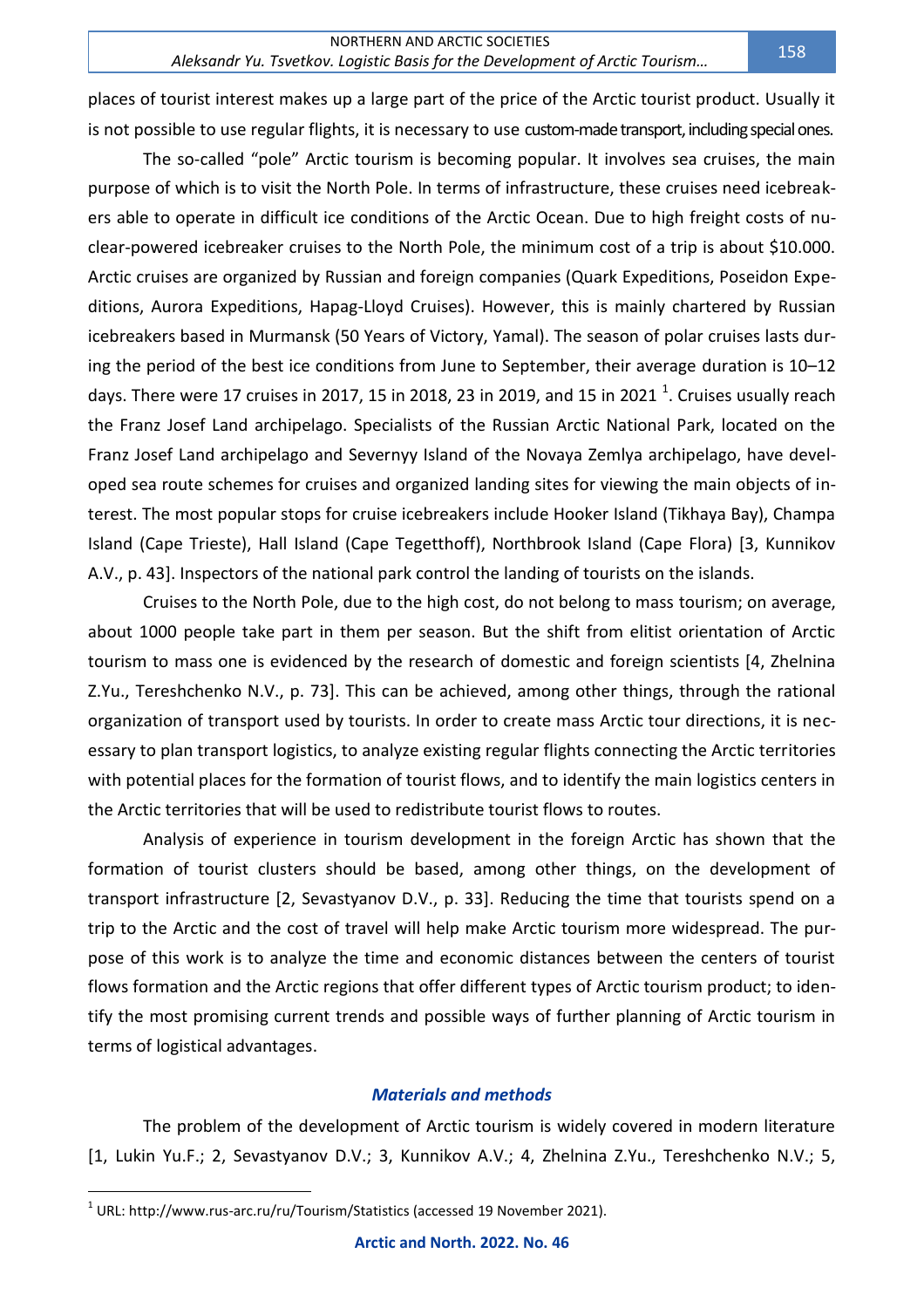Stewart E. J., Ligget D., Dawson J.; 6, Bayaskalova T.A., Kuklina M.V., Bogdanov V.N.; 7, Pashkevich A., Stjernström O., Lundmark L. et al.]. Approaches to the definition of Arctic tourism are conditional; it includes any type of tourism in the territories that are attributed to the Arctic zone of the Russian Federation. We believe that tourists' expectations should be used as the main criterion when planning Arctic tours, although they are usually stereotyped. Marketing research conducted in St. Petersburg and Murmansk among students showed that 80% of respondents want to go on an Arctic trip, which they see as an active or ecological type of tourism (for 50% and 40% of respondents, respectively). At the same time, potential tourists see icebergs, northern lights, polar bears, icebreakers, unique landscapes, Arctic plein-air, environmental volunteering, Arctic competencies in the images of their impressions [4, Zhelnina Z.Yu., Tereshchenko N.V., p. 75]. Consequently, we should consider the territories, where it is possible to see all this, as places for organizing the Arctic tours. They are located beyond the Arctic Circle, in the tundra zone, on the coast of the Arctic Ocean, on the Arctic islands.

If we consider the Arctic boundaries, the southern extension of the tundra is taken as the southern ecological boundary. Potential tourists can justify their expectations regarding the Arctic images within this natural area and to the north of it, which will facilitate their return there in the future. Therefore, the Arctic routes will bring income to their organizers.

In order to develop logistics schemes for the delivery of tourists, it is necessary to know the start and end points of the proposed Arctic tours. The most reasonable starting points for routes seem to be large cities — transport hubs that are places of tourist flows formation in any direction. Such cities are either places of residence for potential tourists, or serve as transportation hubs through which they can reach the final destination of their interest. In our opinion, the main places for the formation of tourist flows in Russia are Moscow and St. Petersburg — the most populated cities and the largest transport hubs. Another potential center for the formation of tourist flows are big cities — transport hubs that are connected by regular flights both with places of tourist interest in the Arctic and with other cities, which can redistribute the flow of tourists to the Arctic routes from the regions of Russia and from abroad. Novosibirsk, Ekaterinburg, Ufa, Omsk, etc. meet such criteria, in addition to those already mentioned. Of course, the list could be expanded after establishing appropriate regular flights to connect other potential transportation distribution centers to places of interest for tourists in the Arctic

Another side of the issue of logistics of Arctic tourist destinations is the choice of final logistics support centers in the Arctic territories, which will receive tourists, provide the necessary services and redistribute them according to tourist destinations ("supporting logistics centers for the development of Arctic tourism"). The criteria for choosing such centers is the availability of transport links with the places of tourist flows formation, their location in transport accessibility to potential places of tourist interest and the availability of necessary infrastructure. For areas of the Russian Arctic zone, such places can be Murmansk, Kirovsk, Apatity, Arkhangelsk, Naryan-Mar, Vorkuta, Salekhard, Labytnangi, Norilsk, Anadyr. There are airports in all these cities or their vicini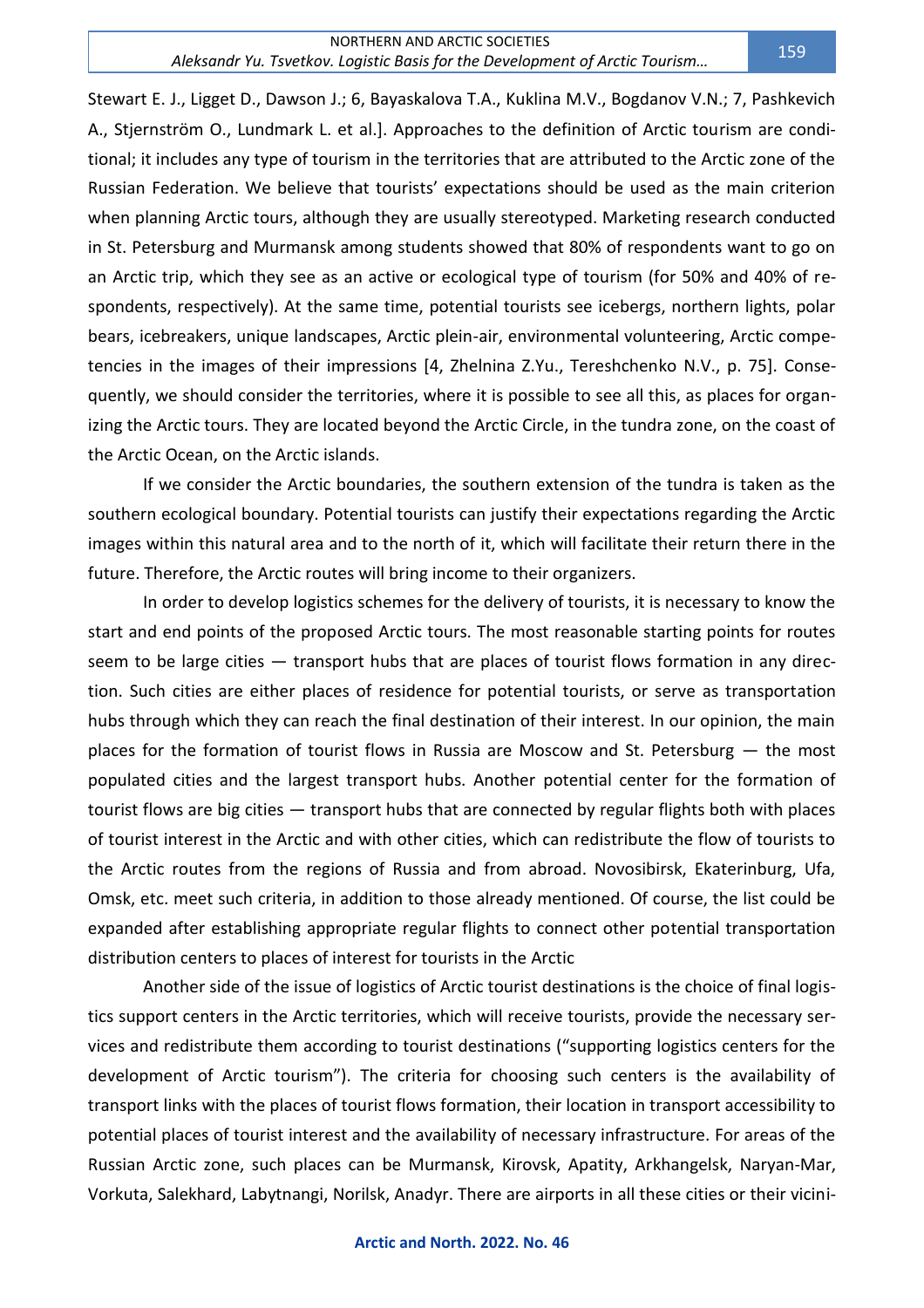ty, and in some cities there are railway, river and sea stations. There are regular flights from places of tourist flows formation and to the places of potential tourist interest in the Arctic.

The factors influencing the formation of the price and attractiveness of the tourist product are the time and cost of travel to the place of rest. As a criterion for the profitability of the transport and geographical position of the touristic supporting centers, we used the material and time costs when moving from the places of formation of tourist flows to them (economic distances). The measurement of the benefits of transport and geographical position of the objects is discussed in the work of L.A. Bezrukov, Ts.B. Dashpilov [8, Bezrukov L.A., Dashpilov Ts.B.]. The works of I.A. Potapov [9, Potapov I.A.] are devoted to the study of assessment of economic distance between the places of tourist flows formation and the centers of tourist interest. The authors see the choice of evaluation criteria in the priorities of tourists when moving. This is primarily the speed of travel.

We estimated the time and cost of travel to the place of rest based on data on ticket prices, travel time and regularity of flights available on the official websites of airports and railway stations. In order to compare different options for transport accessibility, we expressed these data in points according to the method proposed by I.A. Potapov [9, Potapov I.A.] (Table 1). The sum of points, in which the time and cost of travel when using regular flights were estimated, is a generalized indicator of the material and temporal costs for tourists. Additional criteria (corrections) for evaluating the profitability of certain destinations in relation to potential centers for the formation of tourist flows are the number of modes of transport that can be used to get to the supporting center in the Arctic and the regularity of flights (per week, per day) (Table 2).

*Table 1*

| Travel time        | Point | Travel cost           | Point |
|--------------------|-------|-----------------------|-------|
| up to 2 hours      |       | up to 1000 rubles     |       |
| up to 3 hours      | 2     | up to 2000 rubles     |       |
| up to 4 hours      | 3     | up to 3000 rubles     | 3     |
| up to 5 hours      | 4     | up to 4000 rubles     |       |
| up to 6 hours      | 5     | up to 5000 rubles     | 5     |
| up to 7 hours      | 6     | up to 6000 rubles     | 6     |
| up to 8 hours      |       | up to 7000 rubles     |       |
| up to 9 hours      | 8     | up to 8000 rubles     | 8     |
| up to 10 hours     | 9     | up to 9000 rubles     | 9     |
| more than 10 hours | 10    | more than 9000 rubles | 10    |

### *Assessment of the material and time costs (points) [9, Potapov I.A.]*

*Table 2*

### *Evaluation of regularity of flights (points)*

|                                                                                          |                     |                                                                             | Points              |                     |                     |                    |
|------------------------------------------------------------------------------------------|---------------------|-----------------------------------------------------------------------------|---------------------|---------------------|---------------------|--------------------|
|                                                                                          |                     |                                                                             |                     |                     | h                   |                    |
|                                                                                          |                     | The number of regular flights from the places of formation of tourist flows |                     |                     |                     |                    |
| 1 or more<br>times per<br>day                                                            | 6 times<br>per week | 5 times<br>per week                                                         | 4 times<br>per week | 3 times<br>per week | 2 times<br>per week | 1 time<br>per week |
| Number of modes of transport that can be used to reach a supporting center in the Arctic |                     |                                                                             |                     |                     |                     |                    |
| 2 or more                                                                                |                     |                                                                             |                     |                     |                     |                    |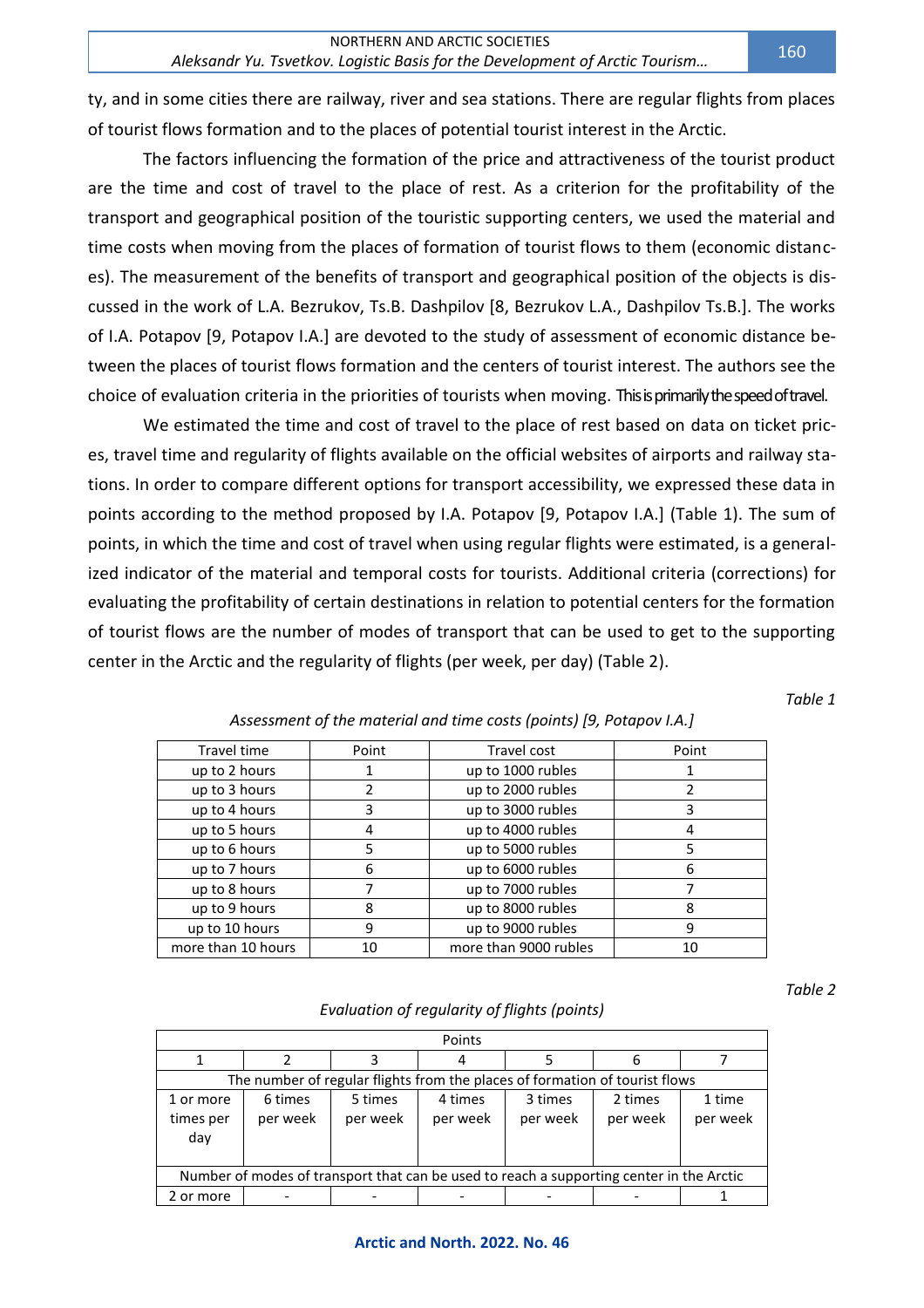The integral assessment of the advantages of the transport and geographical position of potential supporting tourist centers in the Arctic is calculated as the sum of points obtained for each of the listed criteria: the higher the total score, the greater the material and time costs of tourists.

## *Results and discussion*

Let us consider each of the proposed supporting centers for Arctic tourism in the constituent entities of the Russian Federation, fully or partially included in the Arctic zone. Let us present them as transport hubs that redistribute tourist flows along the routes, identify their advantages and disadvantages that hinder the development of Arctic tourism in these territories.

The Murmansk Oblast occupies an advantageous geographical position in terms of opportunities for the development of Arctic tourism. Its border position, relative proximity to the centers of formation of tourist flows, as well as the availability of transport infrastructure make it accessible to tourists. Murmansk is an important logistics center for the development of Arctic tourism, as land, air and water transport routes converge here. This is facilitated by a railway connection to other regions of Russia, an airport, through which there is a regular connection to Moscow and St. Petersburg, and a sea port, which is used for cruise tourism purposes. The nuclear icebreaker fleet of Russia is based here, which is used for convoying ships in the Arctic Ocean and for Arctic cruises. Due to the compact network of settlements in the Murmansk Oblast, the dispersion of tourist facilities throughout its territory and the presence of several transport centers, other potential tourist centers can be identified. In particular, there is an airport "Khibiny" in the area of the cities of Apatity and Kirovsk, used by tourists-skiers, receiving flights from Moscow and St. Petersburg, and a railway station. We determined the economic distances and estimated the material and time costs of potential tourists in points (Table 3). For each center of tourist flows formation, a correction for the number of modes of transport that are available for these destinations for tourists was made. If they are accessible by one mode of transport, the correction is 2, if by two modes — correction is 1.

*Table 3*

| Centers                                            | Moscow         |   | Saint Petersburg |       |  |  |
|----------------------------------------------------|----------------|---|------------------|-------|--|--|
| Criteria / transport                               | Plane<br>Train |   | Train            | Plane |  |  |
| Murmansk                                           |                |   |                  |       |  |  |
| Travel time                                        | 10             | 2 | 10               | 1     |  |  |
| Travel cost                                        | 3              | 2 | $\mathfrak{p}$   | 3     |  |  |
| Flight frequency                                   |                |   |                  |       |  |  |
| Correction for the number of<br>modes of transport |                |   |                  |       |  |  |
| Total                                              | 15             | 6 | 14               | 6     |  |  |
| Apatity                                            |                |   |                  |       |  |  |
| <b>Travel time</b>                                 | 10             | 2 | 10               |       |  |  |
| Travel cost                                        | 3              | 4 | $\mathfrak{p}$   | 6     |  |  |
| Flight frequency                                   | 1              |   |                  |       |  |  |

*Estimation of the material and time costs of tourists when traveling to Murmansk and Apatity from the centers of tourist flows formation (points)*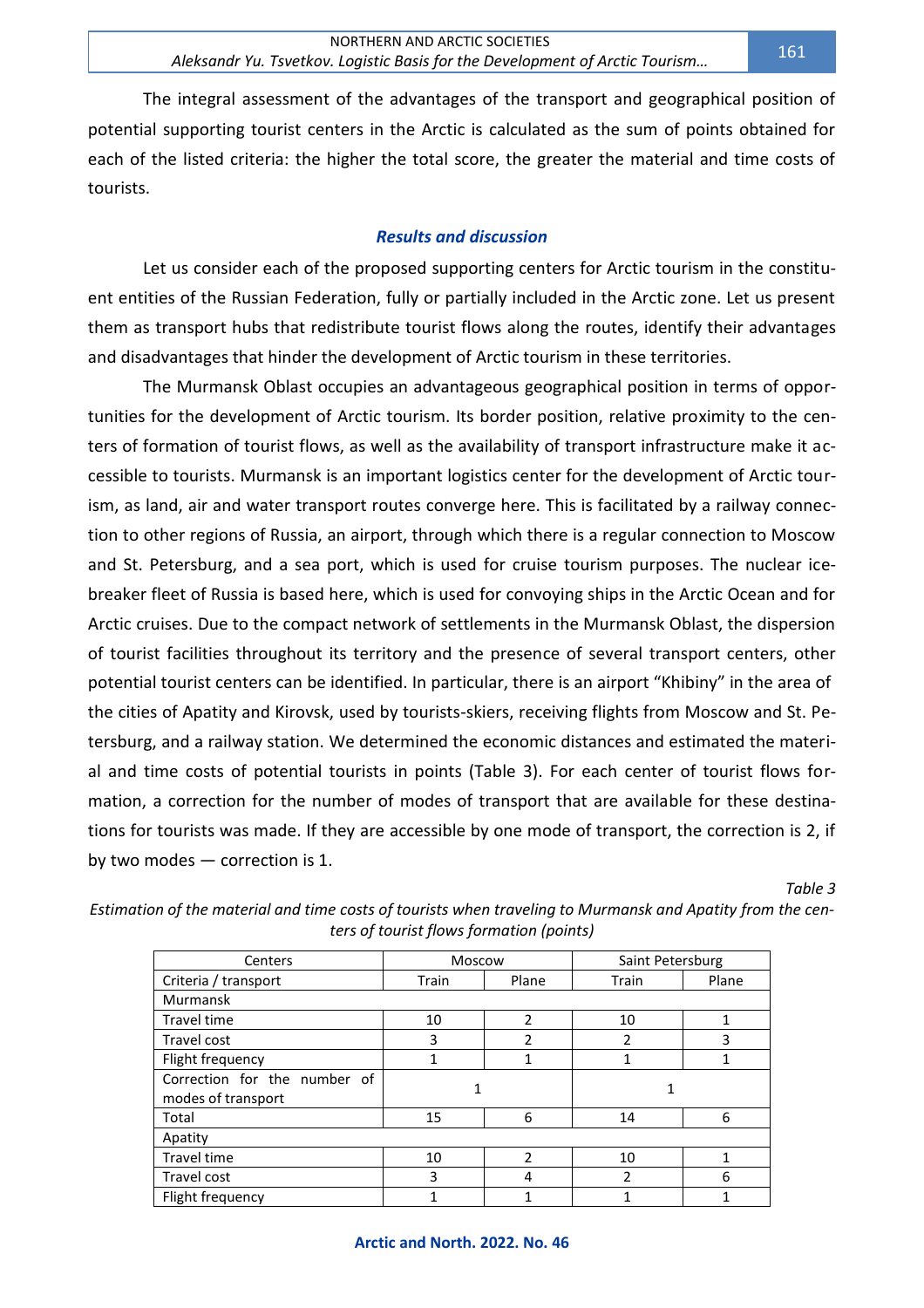Correction for the number of modes of transport 1 1 and 1 1 and 1 1 and 1 1 and 1 1 and 1 1 and 1 1 and 1 1 and 1 1 and 1 1 and 1 1 and 1 1  $\overline{1}$ Total 15 | 8 | 14 | 9

One can see that the supporting center Murmansk has approximately the same values of material and time costs and economic distances relative to Moscow and St. Petersburg when using two modes of transport. Apatity has a less favorable transport and geographical position when tourists use an airplane, since the cost of tickets from Moscow and St. Petersburg to the Khibiny airport is higher, as its workload is less.

The Arkhangelsk Oblast is administratively part of the Arctic zone. The northern districts of the region can serve as tourist arrival points on Arctic routes. Land, air and water routes converge in Arkhangelsk, which is why it is a center for the redistribution of tourists, an intermediate point for Arctic cruises and a starting point for polar expeditions. Arkhangelsk airport receives flights both from the main centers of tourist flows (Moscow, St. Petersburg), and from other large cities (Kazan, etc.). Local airlines operate flights across the region, including to settlements on the coast of the White Sea. Estimation of material and time costs of tourists is presented in Table 4.

*Table 4*

*Estimation of the material and time costs of tourists when traveling to Arkhangelsk from the centers of tourist flows (points)*

| Centers                               | Moscow         |  | Saint Petersburg |       |
|---------------------------------------|----------------|--|------------------|-------|
| Criteria / transport                  | Train<br>Plane |  | Train            | Plane |
| <b>Travel time</b>                    | 10             |  | 10               |       |
| Travel cost                           | າ              |  |                  |       |
| Flight frequency                      |                |  |                  |       |
| Correction for the number of modes of |                |  |                  |       |
| transport                             |                |  |                  |       |
| Total                                 | 14             |  | 18               |       |

As the analysis results show, the position of Arkhangelsk relative to St. Petersburg is less advantageous when using the cheapest railway transport. In this case, the reason for the increase in the material and time costs is the regularity of the Arkhangelsk-St. Petersburg train (2–3 times a week). The use of air transport from the places where tourist flows are formed to Arkhangelsk as a distribution center requires approximately the same amount of time and money.

Naryan-Mar is the only city, the largest settlement and the transport and distribution center of the Nenets Autonomous Okrug. It is represented mainly by air and water transport. Naryan-Mar airport receives regular flights from Moscow and St. Petersburg, connects settlements scattered over the vast territory of the district, which may be of potential interest to tourists. There is a river port on the Pechora, which serves cargo transportation and local passenger lines. There is no railway transport; road transport is limited to a small number of roads. Estimation of material and time costs and economic distance is presented in Table 5.

*Table 5*

*Estimation of the material and time costs of tourists when traveling to Naryan-Mar from the centers of tourist flows (points)*

| Centers              | Moscow         |  | Saint Petersburg |       |
|----------------------|----------------|--|------------------|-------|
| Criteria / transport | Plane<br>Train |  | Train            | Plane |
| Travel time          | ۰              |  | -                |       |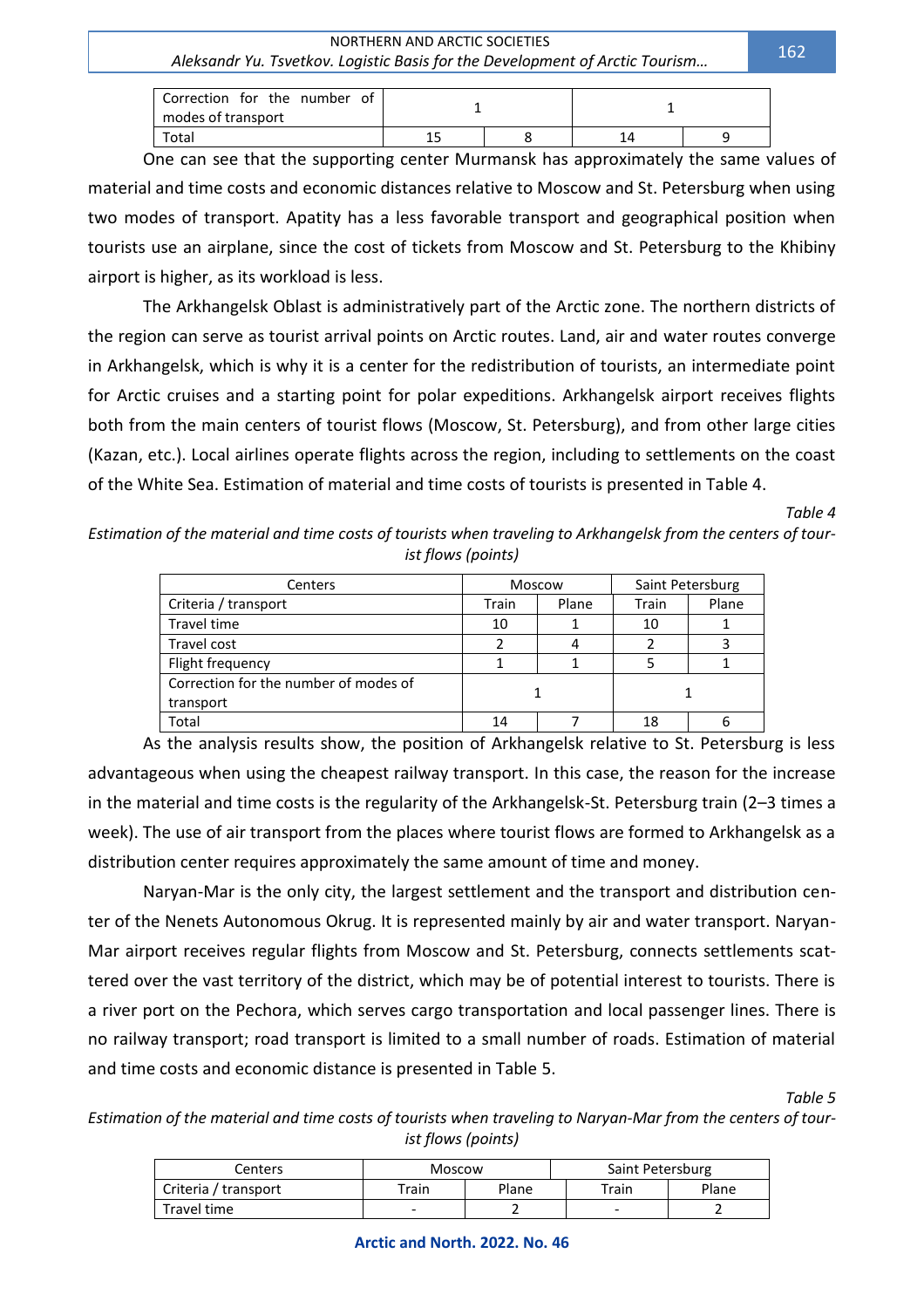| Travel cost                                        |  |  |  |
|----------------------------------------------------|--|--|--|
| Flight frequency                                   |  |  |  |
| Correction for the number of<br>modes of transport |  |  |  |
| Total                                              |  |  |  |

Thus, the accessibility of Naryan-Mar for tourists from the main centers of tourist flows formation is limited to one mode of transport. The probable reason for this is the lack of land roads and the small population size in Naryan-Mar and the Nenets Autonomous Okrug, which makes the profitability of regular flights low. For the same reason, the number of flights from St. Petersburg to Naryan-Mar is 3 times a week, which worsens the transport accessibility of the district's capital in this direction.

For the northern regions of the Komi Republic, referred to the Arctic zone, the main center for the development of Arctic tourism can be the largest city of Vorkuta. It has the necessary tourist infrastructure. One can use land and air transport to come there; there is a railway station and an airport. However, direct air communication with the centers of tourist flows formation is present only with Moscow. The estimation data of economic distances and material and time costs of tourists are presented in Table 6.

#### *Table 6*

*Estimation of the material and time costs of tourists when traveling to Vorkuta from the centers of tourist flows (points)*

| Centers                                            | Moscow |       | Saint Petersburg |       |
|----------------------------------------------------|--------|-------|------------------|-------|
| Criteria / transport                               | Train  | Plane | Train            | Plane |
| <b>Travel time</b>                                 | 10     |       | 10               |       |
| Travel cost                                        |        | 10    |                  |       |
| Flight frequency                                   |        | 6     |                  |       |
| Correction for the number<br>of modes of transport |        |       |                  |       |
| Total                                              | 18     | 20    |                  |       |

The analysis of the table shows relatively high values of the material and time costs of travel to Vorkuta as a supporting center for the development of Arctic tourism in the north of the Komi Republic. Moreover, the position of Vorkuta relative to St. Petersburg is the least favorable. Another identified feature is approximately equal values of the total scores obtained when using a plane and a train. This indicates the unfavourable transport and geographical position of Vorkuta in the current organization of transport links with the regions of Russia. However, Vorkuta is located 130–150 kilometers from the proposed supporting centers of Arctic tourism in the neighboring Yamalo-Nenets Autonomous Okrug (the cities of Salekhard and Labytnangi) and is connected to the latter by railway, which can be used to organize joint tours and infrastructure development.

The Yamal-Nenets Autonomous Okrug is located almost entirely to the north of the Arctic ecological border and can offer ethnic and ecological tours to the tundra and the Kara Sea coast, which corresponds to the stereotypes of potential visitors about Arctic tourism. Two nearby cities may become supporting centers of tourism development — Salekhard, the capital of the Okrug (there is an airport and a river port), and Labytnangi, located 20 kilometres away on the opposite bank of the Ob River (with a railway station). One can get from Salekhard to Moscow and St. Pe-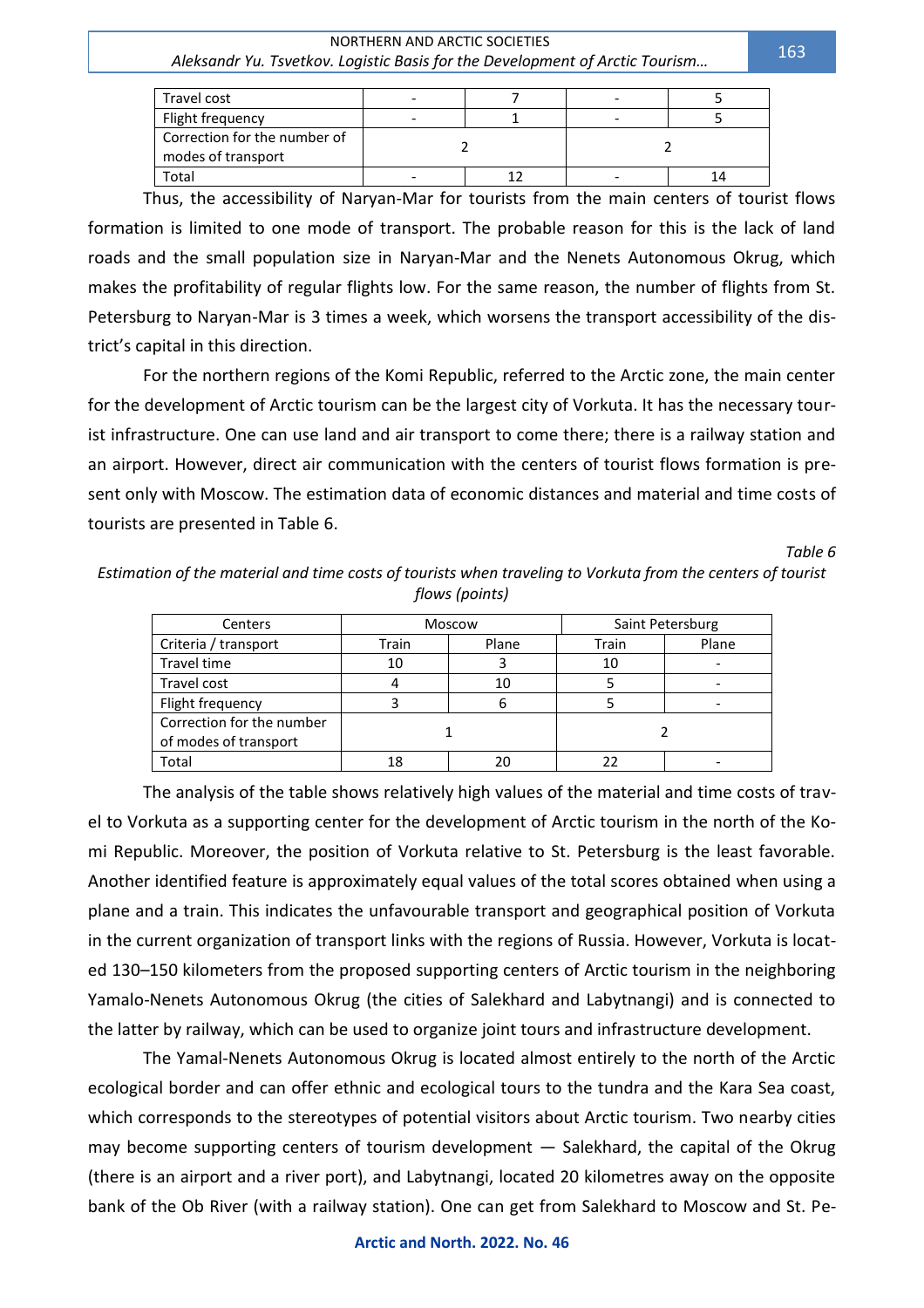#### NORTHERN AND ARCTIC SOCIETIES *Aleksandr Yu. Tsvetkov. Logistic Basis for the Development of Arctic Tourism…*

tersburg by plane, as well as to other major transport hubs — Ekaterinburg, Novosibirsk, Omsk, Ufa. It provides a link to the district's population centers. Only a train from Moscow comes to Labytnangi on a regular basis. Due to the close location of Salekhard and Labytnangi, we will consider them as a single logistics center for Arctic tourism. The values of the assessment of economic distances and material and time costs are presented in Table 7.

*Table 7*

*Estimation of the material and time costs of tourists when traveling to Salekhard and Labytnangi from the centers of tourist flows (points)*

| Centers                                            | Moscow         |    | Saint Petersburg |       |
|----------------------------------------------------|----------------|----|------------------|-------|
| Criteria / transport                               | Plane<br>Train |    | Train            | Plane |
| <b>Travel time</b>                                 | 10             |    |                  |       |
| Travel cost                                        |                | 10 |                  |       |
| Flight frequency                                   |                |    |                  |       |
| Correction for the number of modes<br>of transport |                |    |                  |       |
| Total                                              | 16<br>14       |    |                  | 16    |

Thus, the total points obtained for the assessment of material and time costs of tourists traveling from Moscow and St. Petersburg are approximately the same, which indicates an equal position of this reference center in relation to the hubs of tourist flows formation. Tourists traveling via Moscow have an advantage, as they can choose from two modes of transport, including the cheapest train travel. The position relative to St. Petersburg may become more favorable with an increase in regular flights and the implementation of trains. The availability of regular flights from Novosibirsk and Ufa (once a week), Omsk (2 times a week), Yekaterinburg (3 times a week) expands the geography of potential centers of tourist flows formation in the Yamalo-Nenets Autonomous Okrug.

For the vast sparsely populated areas of Taimyr in the north of the Krasnoyarsk Krai, Norilsk could be a reference center for the development of Arctic tourism. It is the largest city that has an airport with flights not only to the centers of tourist flows (Moscow and St. Petersburg), but also to other potential hubs (Novosibirsk, Ufa, Krasnoyarsk). Rail transport is not involved in transportation of tourists from other cities; it is represented only by a short local line connecting Norilsk with Dudinka, a river port on the Yenisei River. In fact, the most populated area with transport infrastructure is the eighty-kilometer vicinity of Norilsk. Separate settlements of Taimyr are located at a considerable distance from it and are accessible only by air. The results of scoring the economic distances and material and time costs of potential tourists intending to visit Taimyr are presented in Table 8.

*Table 8*

| Estimation of the material and time costs of tourists when traveling to Norilsk from the centers of tourist |
|-------------------------------------------------------------------------------------------------------------|
| flows (points)                                                                                              |

| Centers                               |       | Moscow |       | Saint Petersburg |
|---------------------------------------|-------|--------|-------|------------------|
| Criteria / transport                  | Train | Plane  | Train | Plane            |
| Travel time                           | -     |        |       |                  |
| Travel cost                           | -     | 10     |       |                  |
| Flight frequency                      |       |        |       |                  |
| Correction for the number of modes of |       |        |       |                  |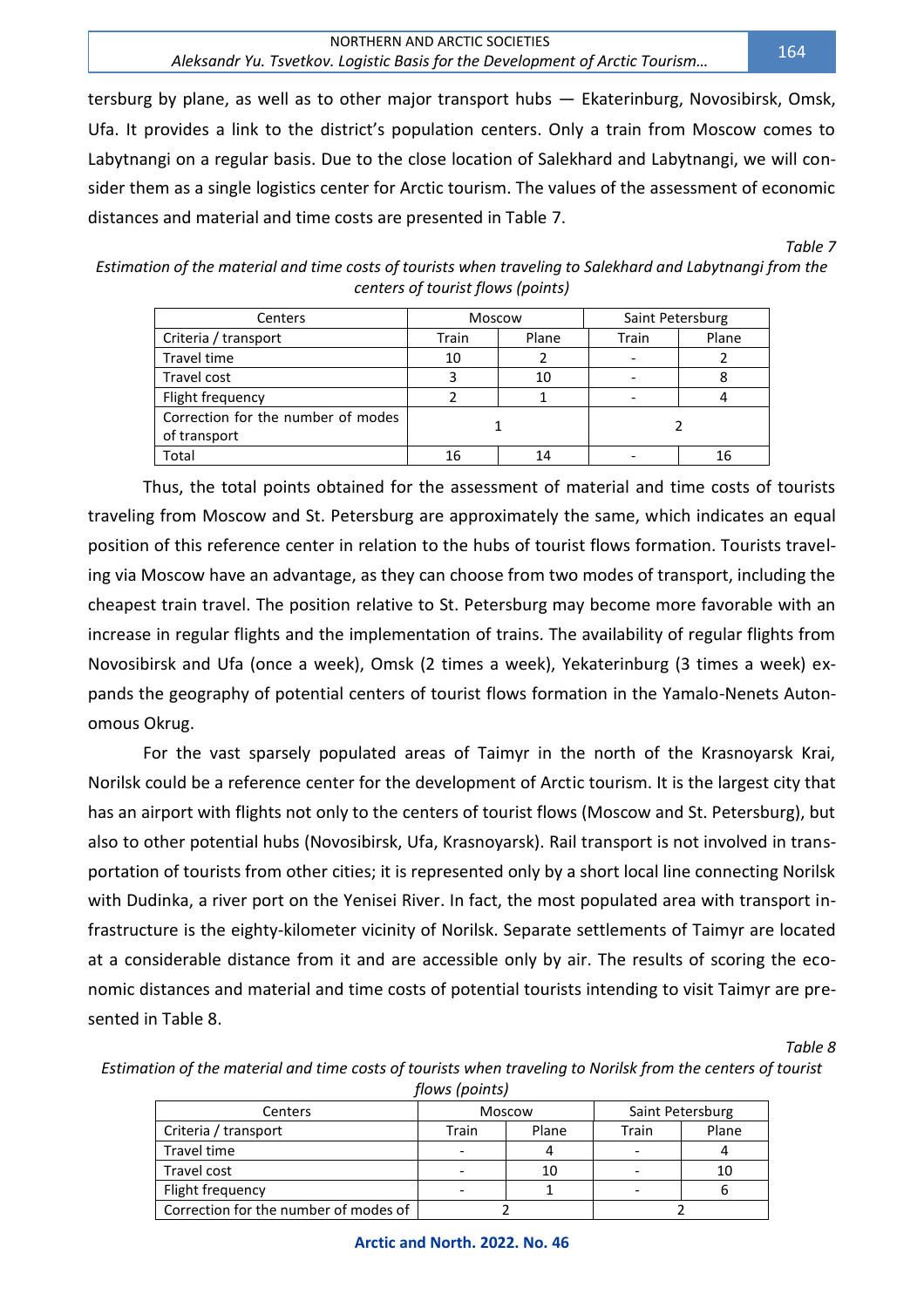| transport |   |                     |   |                  |
|-----------|---|---------------------|---|------------------|
| Total     | - | -<br>-<br>--<br>- - | - | - -<br>__<br>$-$ |

The analysis of the data in the table shows that Norilsk has the most favorable position relative to Moscow. The position relative to St. Petersburg is complicated by the regularity of flights (2 times a week). In general, the overall scores obtained when assessing economic distances are high. There are opportunities to expand the tourist market in the northern districts of Krasnoyarsk Krai due to the availability of regular flights to other cities of Siberia and the Urals. According to the criteria of transport, social infrastructure and recreation cost, some authors consider the Krasnoyarsk Krai as the most suitable for Arctic tourism [6, Bayaskalova T.A., Kuklina M.V., Bogdanov V.N., p. 117].

For the Arctic regions of the Chukotka Autonomous Okrug, the only suitable base for the development of Arctic tourism is its capital, Anadyr. Anadyr airport provides an air link of the entire district to the "mainland"; Chukotka cannot be reached by regular land transport. Of the considered centers of tourist flows formation, Chukotka is connected only with Moscow. Other potential centers, connected by regular flights to the Anadyr airport, include Vladivostok and Khabarovsk. The seaport of Anadyr can be used for Arctic cruises. Estimation of economic distances and material and time costs is presented in Table 9.

*Table 9*

| Estimation of the material and time costs of tourists when traveling to Anadyr from the centers of tourist |
|------------------------------------------------------------------------------------------------------------|
| flows (points)                                                                                             |

| Centers                                            | Moscow |       | Saint Petersburg |       |
|----------------------------------------------------|--------|-------|------------------|-------|
| Criteria / transport                               | Train  | Plane | Train            | Plane |
| Travel time                                        |        |       |                  |       |
| Travel cost                                        |        | 10    |                  |       |
| Flight frequency                                   |        |       |                  |       |
| Correction for the number of<br>modes of transport |        |       |                  |       |
| Total                                              |        |       |                  |       |

The point estimation of the material and time costs shows a relatively high result, indicating the unfavorable transport and geographical location of Anadyr in relation to Moscow. Its disadvantages are the regularity of flights (from 2 to 4 per week) and the high ticket price. The lack of regular flights to St. Petersburg narrows the potential tourist market for this destination. However, due to the presence of regular flights to Khabarovsk and Vladivostok, it is possible to expand the market by including not only the south of the Russian Far East, but also neighboring China and Japan.

Vast areas of the Arctic part of Yakutia lack large settlements that could become strongholds for the development of Arctic tourism. They are not connected to the "mainland" by regular land transport and there are no airports. Communication with other regions is possible via Yakutsk or along the Lena River during navigation. The latter circumstance makes it possible to develop river cruising, which can mitigate the lack of tourist infrastructure and regular transport links in the Arctic zone of Yakutia. The development of the settlement of Tiksi as a transport center serv-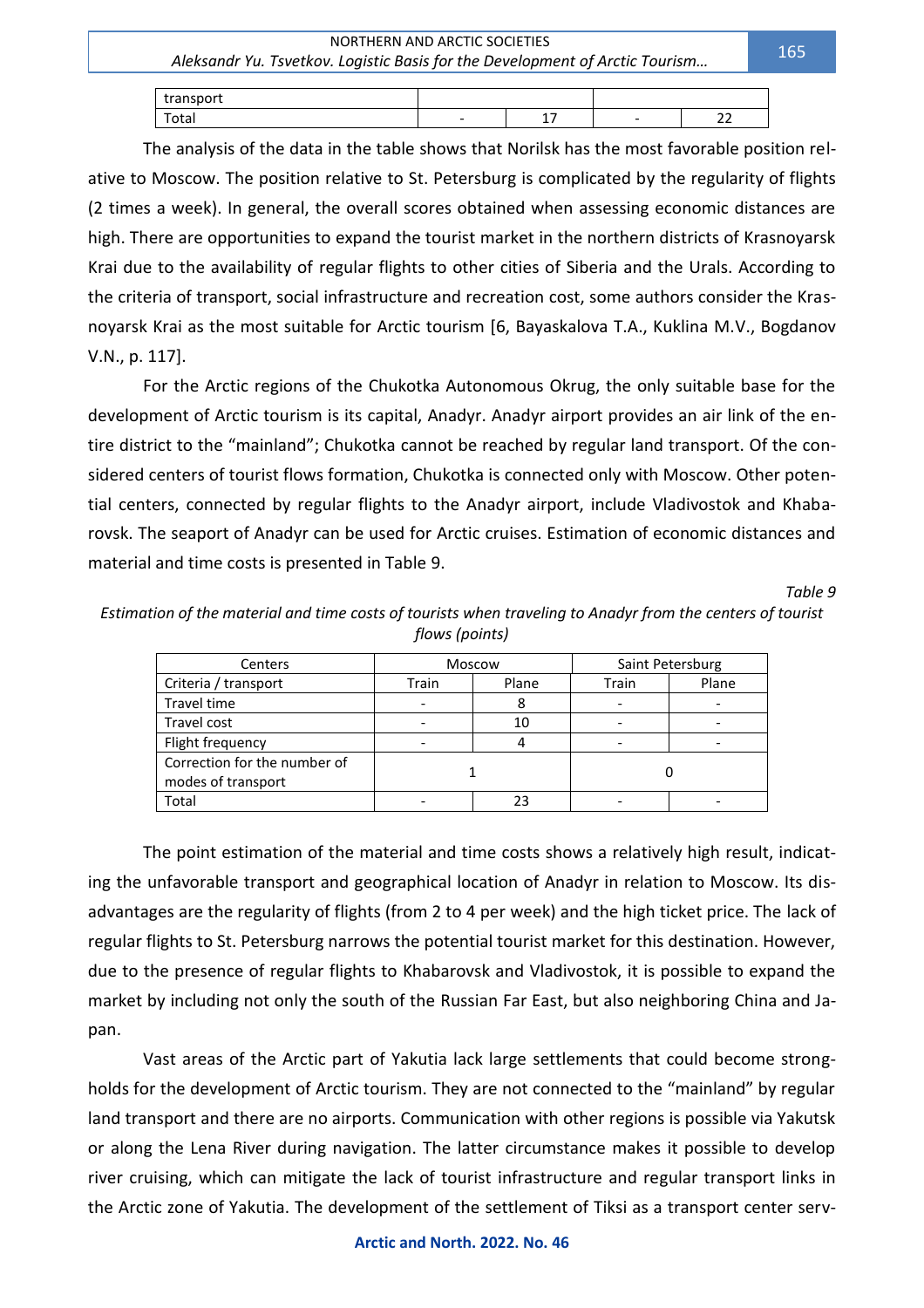ing the coast of Yakutia, the creation of a tourist infrastructure there can become the basis for the formation of a supporting center of Arctic tourism.

The results obtained in assessing the material and time costs of tourists traveling to the regions of the Arctic zone of Russia make it possible to compare and identify the supporting centers for the development of Arctic tourism, which can already successfully serve tourist flows. The analysis of the components of this assessment reveals the existing problems that reduce the transport accessibility of supporting centers and increase economic distances. Table 10 presents the final results of the study.

*Table 10*

| Support centers / cen-<br>ters of tourist flows<br>formation | Moscow |       | Saint Petersburg         |       | Other cities with regular<br>flights                                         |  |
|--------------------------------------------------------------|--------|-------|--------------------------|-------|------------------------------------------------------------------------------|--|
| Kind of transport                                            | Train  | Plane | Train                    | Plane | Any                                                                          |  |
| Murmansk                                                     | 15     | 6     | 14                       | 6     | Kazan, Kaliningrad, Kras-<br>nodar, Perm, Nizhniy Nov-<br>gorod, Chelyabinsk |  |
| Apatity                                                      | 15     | 8     | 14                       | 9     | Anapa                                                                        |  |
| Arkhangelsk                                                  | 14     | 7     | 18                       | 6     | Kazan, Krasnodar,<br>Kaliningrad                                             |  |
| Naryan-Mar                                                   |        | 12    | $\overline{\phantom{0}}$ | 6     | Arkhangelsk                                                                  |  |
| Vorkuta                                                      | 18     | 20    | 22                       |       | Syktyvkar, Nizhniy<br>Novgorod                                               |  |
| Salekhard - Labytnangi                                       | 16     | 14    |                          | 16    | Ekaterinburg, Novosibirsk,<br>Omsk, Ufa, Tyumen                              |  |
| <b>Norilsk</b>                                               |        | 17    |                          | 22    | Novosibirsk, Krasnoyarsk,<br>Ufa                                             |  |
| Anadyr                                                       |        | 23    |                          |       | Khabarovsk, Vladivostok                                                      |  |

*Summary table of the results of estimation of the material and time costs of tourists and determining the economic distances between the hubs of tourist flows formation and potential supporting centers for the development of Arctic tourism (points)*

As shown in Table 10, the lowest material and time costs are for tourists visiting the European part of the Russian Arctic zone, especially the Murmansk and Arkhangelsk oblasts. Against the general background of this Arctic sector, the potential supporting center of Vorkuta stands out: it has the worst transport and geographical position due to the low regularity of transport flights, high ticket prices and the lack of direct air communication with St. Petersburg. In the Asian part of the Arctic zone, the total score for assessing material and time costs is expected to increase, which indicates a less favorable transport and geographical position of these areas. A common feature of this zone is the lack of railway communication between the supporting centers for the development of Arctic tourism and potential centers of tourist flows formation, a great distance from them, which affects the price of tickets and the increase in economic distances between them. Against the general background in this Arctic sector, the supporting center of Salekhard stands out, having a relatively lower score of the total cost assessment. Besides, higher points are given to the costs of air communication with the centers of tourist flows formation. The Murmansk Oblast, Yamalo-Nenets Autonomous Okrug, the north of the Krasnoyarsk Krai (Taymyr) have prospects of expanding the tourist market. The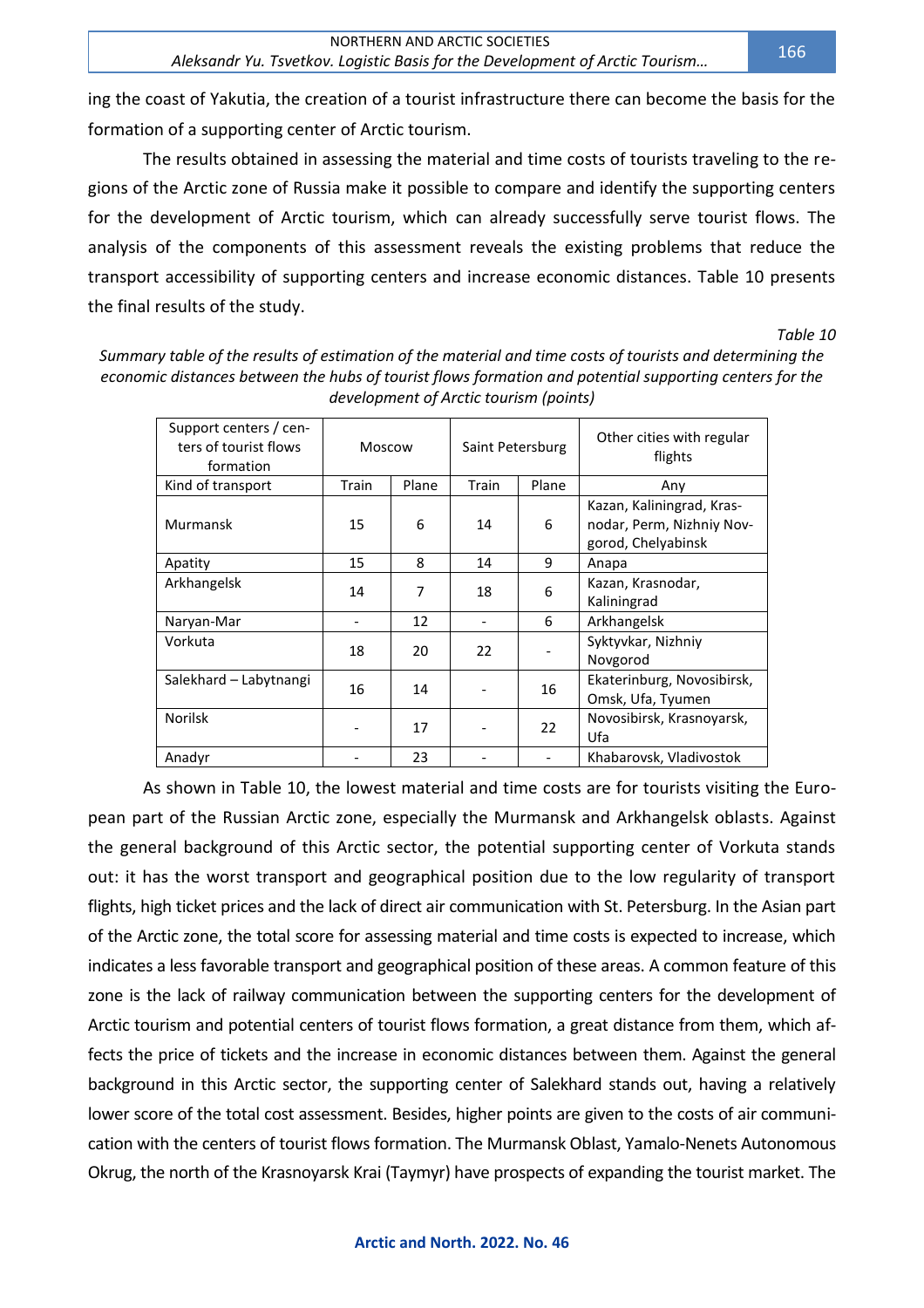introduction of new regular flights and an increase in their regularity will give impetus to the development of Arctic tourism in other areas.

#### *Conclusion*

As a result of the study, we assessed the material and time costs of tourists and compared the economic distances between the potential centers of tourist flows formation in Russia (Moscow, St. Petersburg), identified the potential logistics supporting centers for the tourism development within the Arctic zone of Russia. Studies have shown that the Murmansk Oblast is currently the most promising region for the development of Arctic tourism. Favorable transport and geographical location, availability of diverse recreational resources able to meet stereotypical expectations of tourists traveling to the Arctic, proximity of potential centers of tourist flows formation both in Russia and abroad, transport infrastructure (including for Arctic cruises), two potential supporting centers for Arctic tourism development make this region the most attractive for planning of tourist projects

In general, the Arctic regions of the European part of Russia have the best estimates of economic distances. The exception is the potential supporting center of Vorkuta in the north of the Komi Republic: its transport and geographical positions are the worst due to the low regularity of flights, the high cost of tickets and poor transport connectivity with the centers of tourist flows formation. However, the proximity of Vorkuta to the supporting logistics center for the development of Arctic tourism in the neighboring Yamalo-Nenets Autonomous Okrug may contribute to the creation of joint tourist routes.

In the Asian part of the Arctic zone of Russia, the Yamalo-Nenets Autonomous Okrug is the most promising region in terms of transport infrastructure. This is facilitated by the availability of an extensive geography of regular flights between the hubs of tourist flows formation and the potential supporting center for the development of Arctic tourism Salekhard – Labytnangi. The advantage is its location on the banks of the Ob River, which expands the opportunities for tourism development. The least favorable is the transport and geographical position of the Chukotka Autonomous Okrug. Communication between the potential supporting center in Anadyr is carried out by regular flights only to Moscow. At the same time, there is a low regularity of flights and a high cost of tickets. This destination received the highest total points of material and time costs among all the centers considered. However, the southern regions of Siberia and the Far East may be the potential tourist market for the regions of the Asian sector of the Russian Arctic, as well as China and Japan. River cruising is promising, as great rivers (Ob, Yenisei, Lena) flow into the Arctic Ocean in the Arctic. This may reduce the need for transport infrastructure.

The most problematic in terms of transport connectivity to places of tourist flows formation is the Arctic part of Yakutia. This territory has regular communication only with Yakutsk. But the development of the settlement of Tiksi as a center of Arctic tourism development and as a transport center can mitigate this problem.